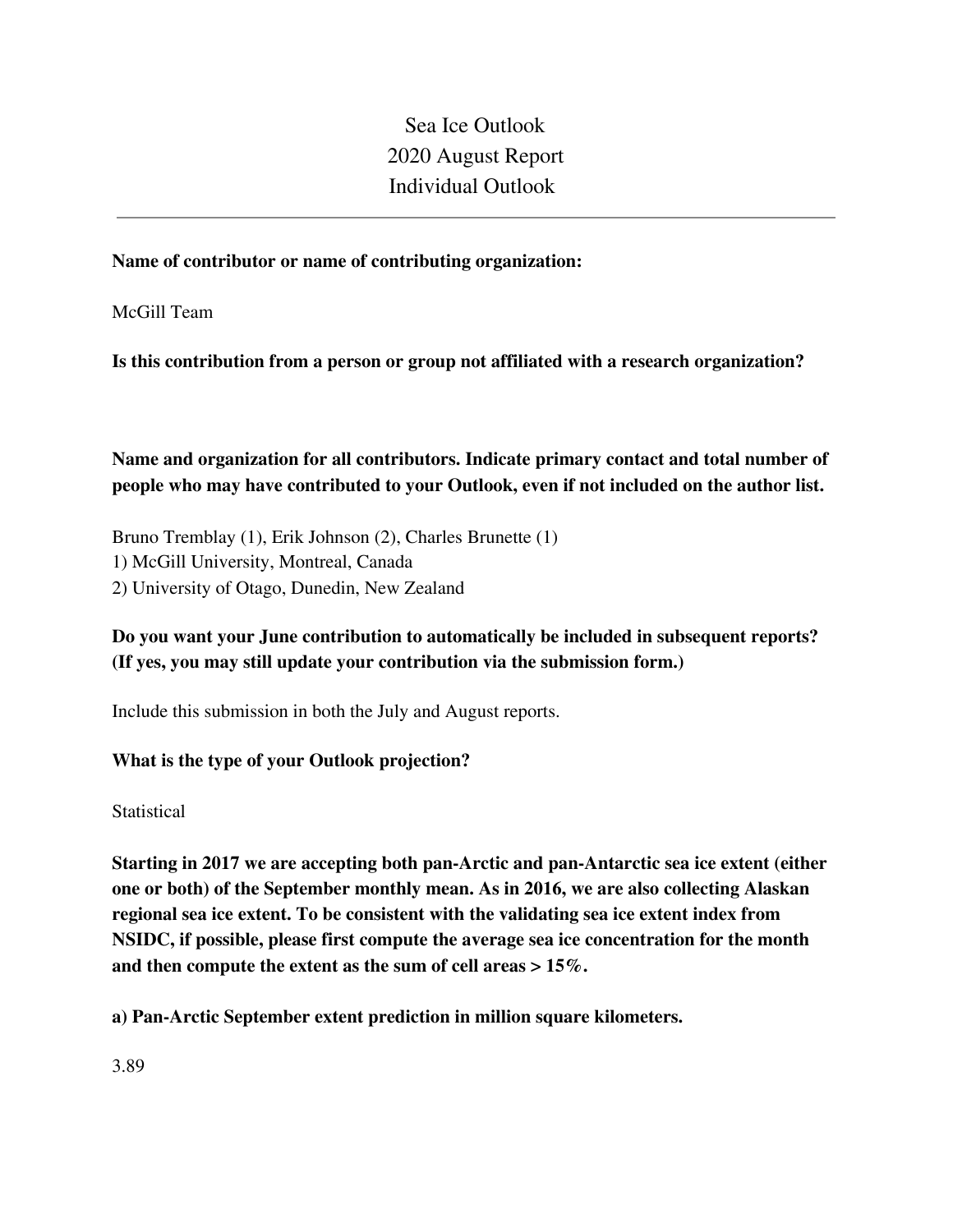**b) same as in (a) but for pan-Antarctic. If your method differs substantially from that for the Arctic, please enter it as a separate submission.**

**c) same as in (b) but for the Alaskan region. Please also tell us maximum possible extent if every ocean cell in your region were ice covered.**

**"Executive summary" of your Outlook contribution (using 300 words or less) describe how and why your contribution was formulated. To the extent possible, use non-technical language.**

Our research focuses on seasonal predictability of sea ice in the Arctic Ocean, using observations-based approaches. We are interested in the winter preconditioning effect on the pack ice before the summer melt. Specifically, we investigate how dynamic processes affect preconditioning, in other words, we ask how anomalies in the general circulation of sea ice will influence later conditions of the Arctic Ocean pack ice under a typical melt season. We investigate the skill of different sea ice predictors, including atmospheric forcing parameters that physically connect to wintertime sea ice dynamics.

The dovekSIE method builds on the correlation between winter Fram Strait sea ice export and the following September minimum sea ice extent, presented in Williams et al., 2016. A positive anomaly of the winter Fram Strait sea ice export is associated with enhanced circulation of ice through the Transpolar Drift Stream and positive anomalies of coastal divergence of sea ice along the Eurasian coastlines. Increased coastal divergence late in the winter causes anomalies of younger and thinner ice in the peripheral seas, which is more vulnerable to melting in the summer.

The dovekSIE forecasts are generated using the sea level pressure difference between Greenland and Svalbard as a proxy for area of ice exported through Fram Strait. Sea ice tends to flow parallel to isobars and the pressure difference across Fram Strait correlates with sea ice export (r=0.44). Sea level pressure fields are available in near-real-time and therefore enable the continuous update of dovekSIE forecasts during winter via the web app.

We are supporting the activities of the Sea Ice Prediction Network with great enthusiasm. This is our fourth contribution to the Sea Ice Outlook.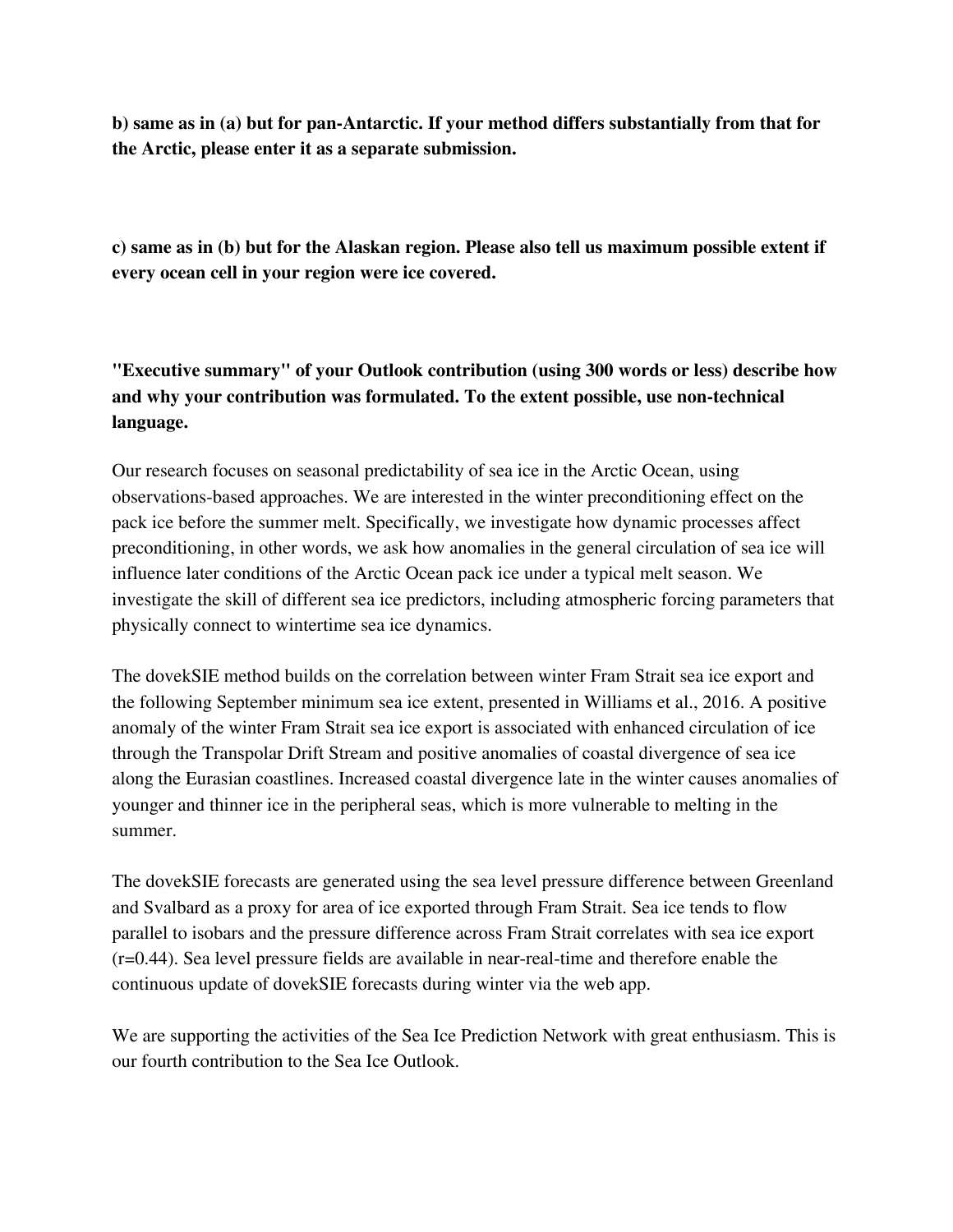### **Brief explanation of Outlook method (using 300 words or less).**

regional SIE is 0.90 (correlation using cross-validated experiments) with RMSE of 0.22 million

## **Tell us the dataset used for your initial Sea Ice Concentration (SIC).**

Sea ice concentration is not used as an initial condition (such as in a dynamical model). However, we use sea ice extent from the NSIDC Sea Ice Index V3 to fit our statistical model. https://doi.org/10.7265/N5K072F8

**Tell us the dataset used for your initial Sea Ice Thickness (SIT) used. Include name and date.**

**If you use a dynamic model, please specify the name of the model as a whole and each component including version numbers and how the component is initialized:**

[DynamicModelType]

**If available from your method. a) Uncertainty/probability estimates:**

**Median**

**Ranges**

**Standard Deviations**

### **b) Brief explanation/assessment of basis for the uncertainty estimate (1-2 sentences).**

RMSE = 0.46 million km2. We compare hindcasts to the observed mean September sea ice extent for the 1993-2019 period.